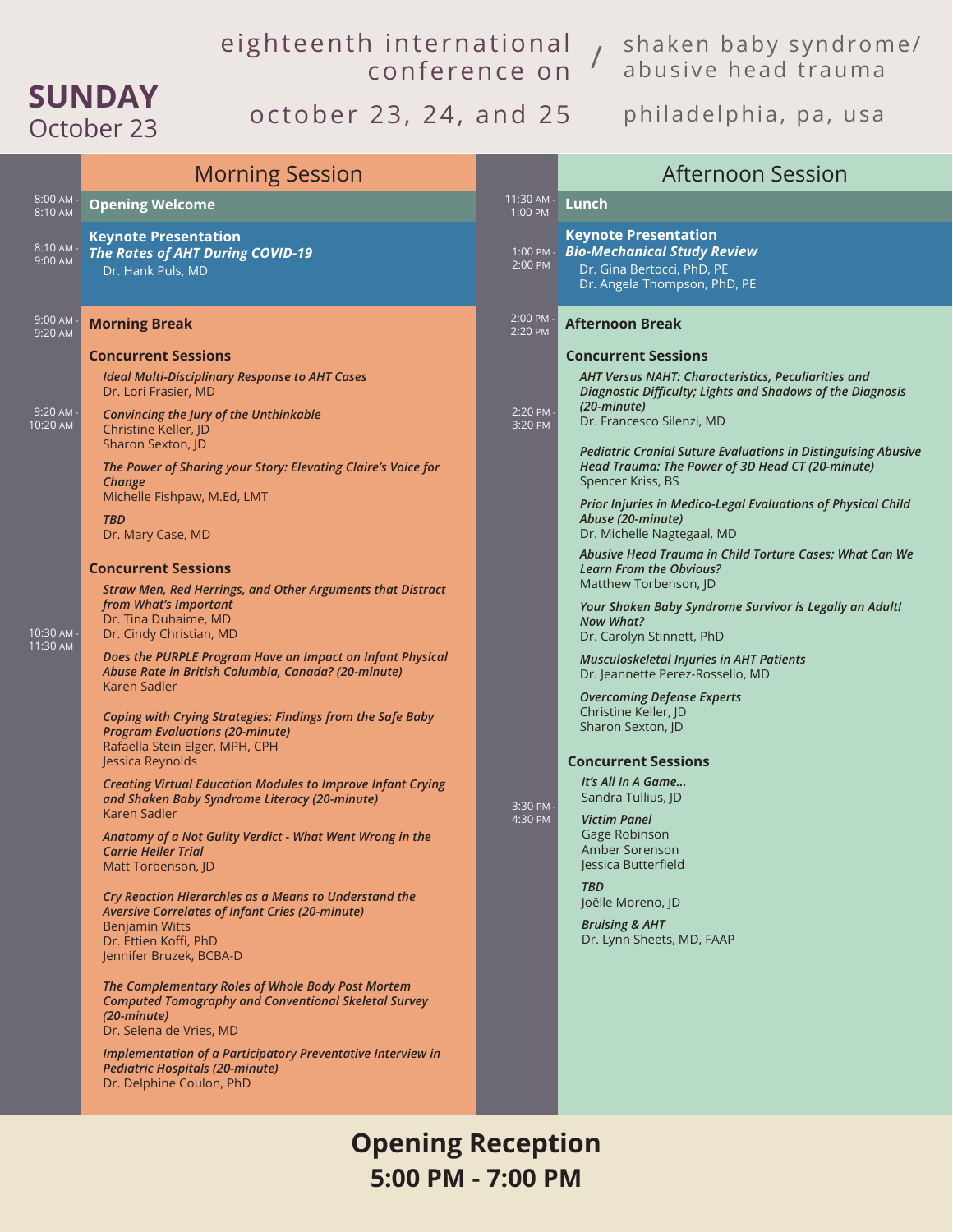## eighteenth international conference on

shaken baby syndrome/ abusive head trauma /

## october 23, 24, and 25 philadelphia, pa, usa

**MONDAY**

|                                                                          | <b>Morning Session</b>                                                                                                                                                                                                                                                                                                                                                                                                                                                                                                                                                                                                                                                                                                                                                                                                                                                                                                                                                                                                                               |                                            | <b>Afternoon Session</b>                                                                                                                                                                                                                                                                                                                                                                                                                                                                                                                                                                                                                                                                                                                                                                                                                                                                                                                                                                                                                                                                                                   |
|--------------------------------------------------------------------------|------------------------------------------------------------------------------------------------------------------------------------------------------------------------------------------------------------------------------------------------------------------------------------------------------------------------------------------------------------------------------------------------------------------------------------------------------------------------------------------------------------------------------------------------------------------------------------------------------------------------------------------------------------------------------------------------------------------------------------------------------------------------------------------------------------------------------------------------------------------------------------------------------------------------------------------------------------------------------------------------------------------------------------------------------|--------------------------------------------|----------------------------------------------------------------------------------------------------------------------------------------------------------------------------------------------------------------------------------------------------------------------------------------------------------------------------------------------------------------------------------------------------------------------------------------------------------------------------------------------------------------------------------------------------------------------------------------------------------------------------------------------------------------------------------------------------------------------------------------------------------------------------------------------------------------------------------------------------------------------------------------------------------------------------------------------------------------------------------------------------------------------------------------------------------------------------------------------------------------------------|
| $8:00$ AM -<br>9:00 AM                                                   | <b>Keynote Presentation</b><br>Justice for Rehma<br>Sameer Sabir, MBA, SM, B.Sc                                                                                                                                                                                                                                                                                                                                                                                                                                                                                                                                                                                                                                                                                                                                                                                                                                                                                                                                                                      | 2:00 PM                                    | <b>Keynote Presentation</b><br>1:00 PM - Combatting Scientific Misinformation<br>Dr. Paul Offit, MD                                                                                                                                                                                                                                                                                                                                                                                                                                                                                                                                                                                                                                                                                                                                                                                                                                                                                                                                                                                                                        |
| 9:00 AM<br>9:20 AM                                                       | <b>Morning Break</b>                                                                                                                                                                                                                                                                                                                                                                                                                                                                                                                                                                                                                                                                                                                                                                                                                                                                                                                                                                                                                                 | 2:00 PM<br>2:20 PM                         | <b>Afternoon Break</b>                                                                                                                                                                                                                                                                                                                                                                                                                                                                                                                                                                                                                                                                                                                                                                                                                                                                                                                                                                                                                                                                                                     |
| 9:20 AM -<br>10:20 AM<br>10:30 AM -<br>11:30 AM<br>11:30 AM -<br>1:00 PM | <b>Concurrent Sessions</b><br>Retinal Hemorrhage 101: State of the Science<br>Dr. Alex Levin, MD, MHSc, FRCSC<br><b>Overturned AHT/SBS Convictions in the United States:</b><br><b>Prevalence, Legal Bases and Medical Evidence</b><br>Dr. Sandeep Narang, MD, JD, FAAP<br>Kajal Sachdev, MSc<br><b>Florida-Implemented Safe Sleep Program</b><br>Dr. Randall Alexander, MD, PhD<br><b>Advocacy After Abuse: Advocating and Navigating Systems</b><br><b>While Dealing With Multilayered Trauma</b><br>Kari Egerbrecht<br><b>Concurrent Sessions</b><br>The Eye and AHT (30-minute)<br>Dr. Brian Forbes, MD, PhD<br>Does Increased Intracranial Pressue Cause Retinal<br>Hemorrhage? (30-minute)<br>Dr. Alex Levin, MD, MHSc, FRCSC<br><b>Overcoming Defense Expert Testimony in Abusive Head</b><br><b>Trauma Cases</b><br>Dermot Garrett, JD<br>Bringing the Pittsburgh Infant Brain Injury Score to Clinical Use<br>Dr. Rachel Berger, MD, MPH<br><b>Infants Dealths and Application of SUIDI Form</b><br>Patricia M. Ross, D-ABMDI, LPN<br>Lunch | 2:20 PM<br>3:20 PM<br>3:30 PM -<br>4:30 PM | <b>Concurrent Sessions</b><br>"Ask the Experts" Panel<br>Dr. Randall Alexander, MD, PhD<br>Dr. Lori Frasier, MD<br>Tom Fallon, JD<br>Joëlle Moreno, JD<br><b>Child Abuse and Intimate Partner Violence Cases: Teamwork</b><br>Improves Outcomes in Child Protection, Investigation and<br>Prosecution<br>Dr. Sandra Murray, MD<br>Pak Kouch, DDA<br>Medical Outcomes of Observed Infant Shaking (30-minute)<br>Dr. John Melville, MS, MD<br>Abusive Head Trauma Prevention at Yale New Haven<br>Hospital (30-minute)<br>Dr. Kirsten Bechtel, MD<br><b>Child Abuse Registry Debate</b><br>Dr. Sandeep Narang, MD, JD, FAAP<br><b>Concurrent Sessions</b><br>False, Fake, and Fallacious Testimony, the Bane of Pediatric<br>Radiologists<br>Dr. Debra Esernio-Jenssen, MD<br>Dr. Alexander M. Kowal, MD<br>Aquiring and Admitting the Expert Opinion in AHT Cases<br>Tom Fallon, JD<br>A Victim's Quest for Answers<br><b>Tori Bleecker</b><br>Retinal Hemorrhage Nuance: When Do We Get it Wrong or<br>Just Don't Know?<br>Dr. Alex Levin, MD, MHSc, FRCSC<br>The Period of PURPLE Crying Program<br>Danielle Vázquez, BSW |
|                                                                          |                                                                                                                                                                                                                                                                                                                                                                                                                                                                                                                                                                                                                                                                                                                                                                                                                                                                                                                                                                                                                                                      |                                            |                                                                                                                                                                                                                                                                                                                                                                                                                                                                                                                                                                                                                                                                                                                                                                                                                                                                                                                                                                                                                                                                                                                            |

**Parent Networking Meeting 5:00 PM - 7:00 PM**